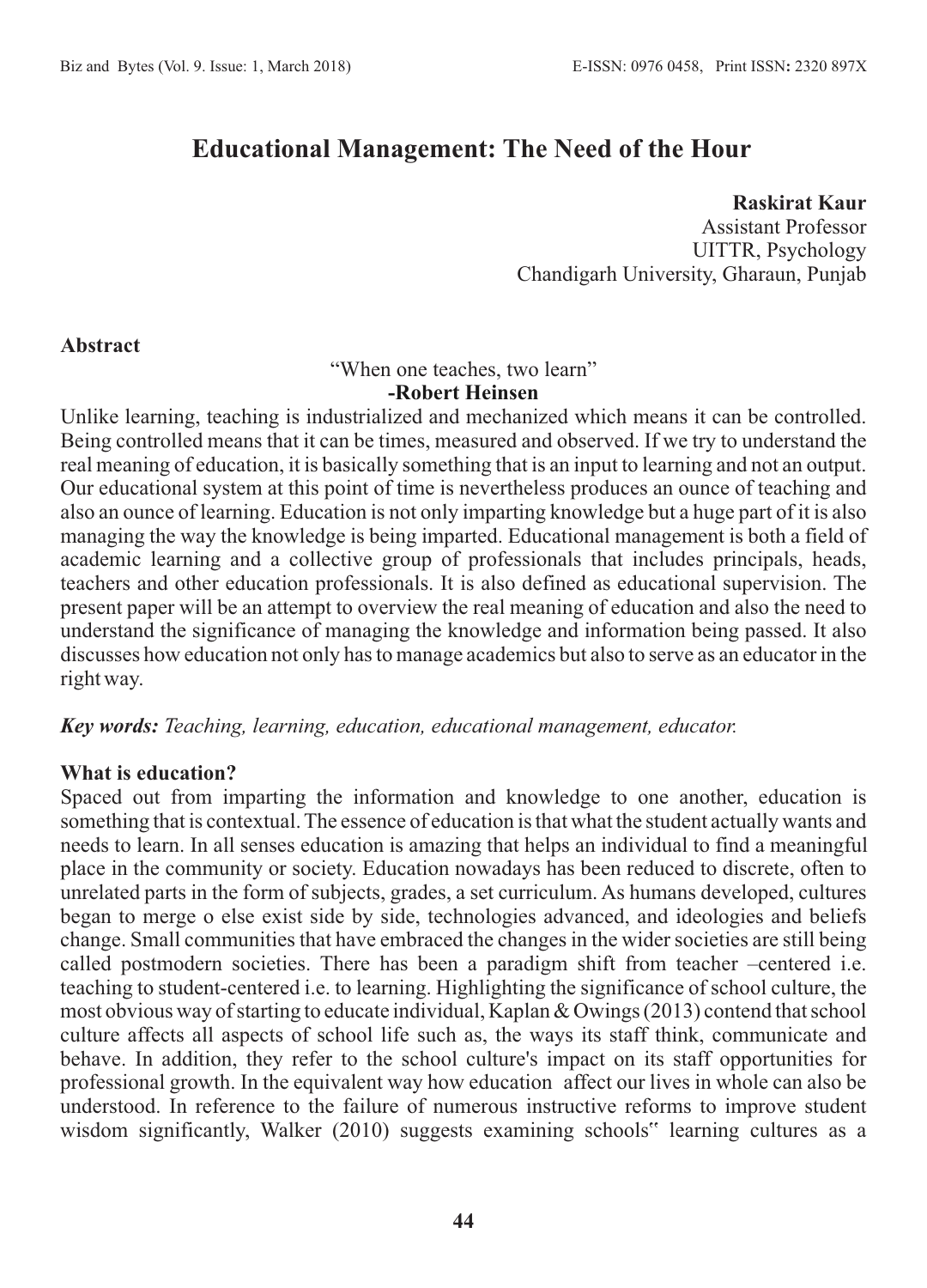necessary way to avoid the traditional lack of compatibility between the reform intentions and the entrenched teacher culture, which may affect achieving the reform aims seriously. Asserting the significance of this school leaders" proposed role, Nathalie & Swaleyah (2017, p.167) stated, "Educational leaders have to ensure that staff have the knowledge necessary for the job and help the organization reach its goals".

Education is about [teaching](https://simple.wikipedia.org/wiki/Teaching), learning [skills](https://simple.wikipedia.org/wiki/Skill) and [knowledge](https://simple.wikipedia.org/wiki/Knowledge). Education also means helping people to learn how to do things and encouraging them to think concerning what they learn. It is also important for educators to educate ways to find and use information. Through education, the knowledge of [society,](https://simple.wikipedia.org/wiki/Society) [country,](https://simple.wikipedia.org/wiki/Country) and of the [world](https://simple.wikipedia.org/wiki/World) is passed on from [generation](https://simple.wikipedia.org/wiki/Generation) to generation. In [democracies](https://simple.wikipedia.org/wiki/Democracy), through education, [children](https://simple.wikipedia.org/wiki/Children) and [adults](https://simple.wikipedia.org/wiki/Adult) are imaginary to learn how to be active and successful [citizens.](https://simple.wikipedia.org/wiki/Citizen) Education may help and guide individuals from one class to other. Educated individuals and groups can do things that the less educated cannot.

Education is a divine manifestation of perfection; it is the growth that is seen in a student to a perfect man, not measured merely by the marks scored. Education tries to develop creativity and inspires relationship. Education gives life a meaning, purpose, wholeness and peace. The word Education itself signifies its importance. Education deals with the aim to eradicate ignorance and illiteracy. It also develops a sense of discipline which of utmost importance to deal with life at all. With education comes a great sense of power which in turn gives one the power of understanding things and utilizing that power to the right sense. Because education cultivates a sense of curiosity and creativity, one acquires the quality of tolerance. It teaches us new thoughts the inculcates the interest for acquiring knowledge. With all the above stated qualities of education, one becomes noble and humble which is the growth that was mentioned above of when we see a student grow into a perfect human being.

# **What is Management?**

Management is the process of planning, organizing controlling, evaluating and directing to accomplish predetermined objectives of an institution through coordinated use of human and material resources.

Management is the art/science:-

- 1. it is to getting things done at the first place.
- 2. It is to manage thing sand work in relation to other people..
- 3. Getting of things done, managing things within the budget.
- 4. Doing things adhering to the deadlines

In the academic discipline, management refers to a substantive body of knowledge of concepts, laws, theories and application put into practice It is to forecast and plan the work to be done. Management is also considered as the heart and science of decision making and leadership. Education is the provision of a series of learning experiences to students in order to impact knowledge, attitudes, values, skills and attitudes with the ultimate aim of making them productive members of the society. The following are the four functions of managements:-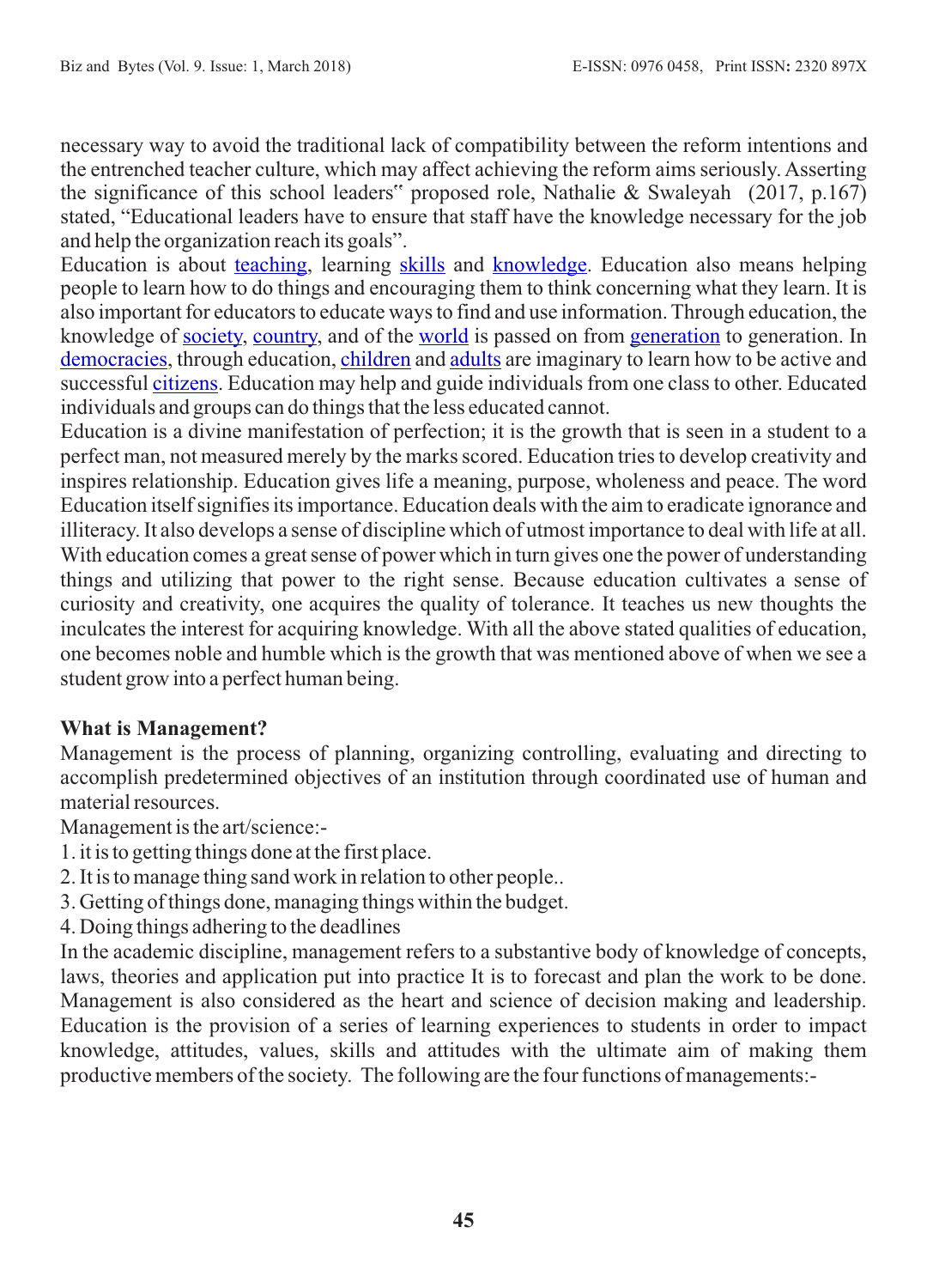

PLANNING: - Planning can be understood as something that sketches a complete mental mapping of something that needs to b accomplished. It is the process of setting objectives and determining what needs to be done.

ORGAISING: - This function or characteristic of management is of utmost importance . it deals putting the plan to use. It is the structuring and coordination with human resources for various tasks. Organizing is majorly based on the differentiation of the task which means the diffusion f responsibility.

LEADING: - Leading a team and managing a team is totally differentiated. Leadership is to find a path and managers follow that path that is goal directed.

STAFFING: - Staffing involves a lot many tasks. They are in relation to recruitments, to select and orient the staff. It majorly involves assigning duties the concerned staff member. With staffing the welfare of the staff is also taken care of.

CONTROLLING: - Controlling refers to the regulation of the tasks and operations specified in the plan. It is essential to ensure that the operations are directed towards the tasks involved in all senses.

Management is an integrating force in all organizational setup ,be it education ,corporate ,small and large scale industries. It is management that regulates a man's productive activities through coordinated use of material resources. In the absence of leadership provided by the management process, the resources never gets converted into production outcomes. Management has achieved an inevitable importance in today's time where there is so much to do. There is no shortage of time, the time has remained the same but because there is so much to do, everything needs management. In the view of all domains there are life skills that are undertaken. These life skills include time management, stress management an emotional management. Mentioning these, the very jest of all of these is management itself. In all senses we are inevitable and intimately associated with management; the most omnipresent is the government, the schools and the hospitals. Medical care, education, irrigation , recreation, sanitation, lighting etc which are of typical concern of the individual and the family are now the domains of large organization. Management is the special organ of all kinds of organizations since they all need to utilize their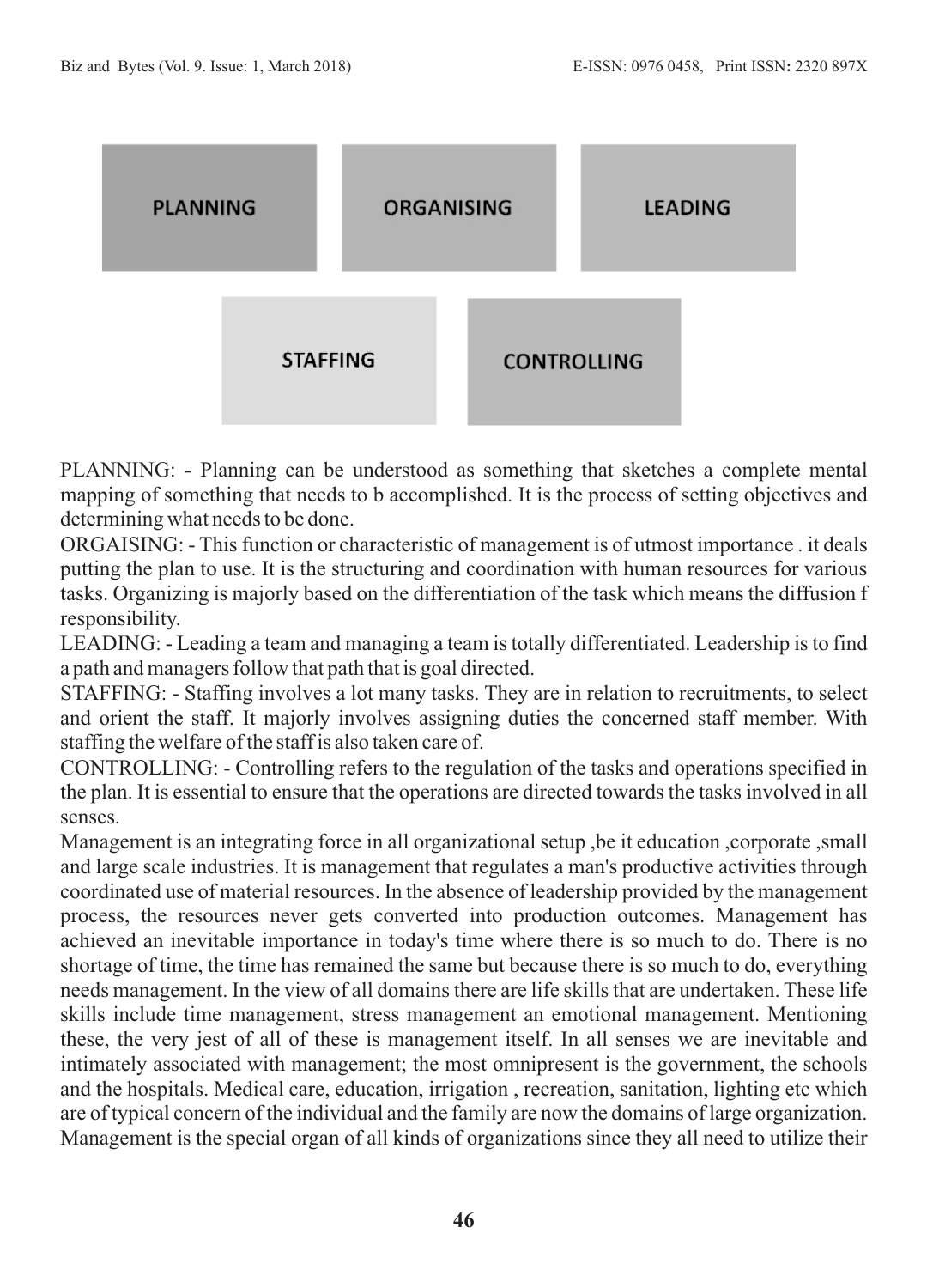limited resources most efficiently and effectively in order to achieve the goals of the organization. Management is the most vital forces in on –going of the organizations.

Effective management can not only produce more outputs with the available resources but also can expand tem through the better use of science and technology.

### **Education and Management:**

"Educational management is the theory and practice of the organization and administration of existing educational establishments and systems."

As the name implies, educational management is an integral part of the educational organizations. There is no set definition of educational management because its development has drawn heavily on several disciplines like economics, political science and sociology. Most of the definitions of educational management which have been offered by write are partial because they reflect the particular sense of their authors.

An orderly way of doing things is referred to as management . It is basically to manage things without compromising to anything to a great extent. In operator terms ,its is described as what is to be done, how is it to be done and how do we know when has something being done. It is a method of operation and not a mystique. Educational management is a body of educational doctrines; it comprises a number of principles and precepts that relates to teaching as well as learning. These principles are in a great relation to the principles of psychology, sociology and ethics. Psychological aspect of management is the the way we act upon something in order to manage it. Sociological aspect is how we manage things in relation to people and society. It deals with manpower management or interpersonal relationships as well. Ethics are a part of every discipline, they serve as a support system to all the principles of management as well as principles at a whole.

According to Galabawa (2003), quality and provision of education has to be planned from all standpoints:-

- 1. The infrastructure, the legal issues, the policy making and instructional arrangements.
- 2. The quality also includes from where the input is coming from which is students, teachers, learning and teaching materials.
- 3. Quality of educational processes which includes pedagogy and interaction.
- 4. Quality of outputs which includes utility of learning experiences and transition of graduates.

Education is the more than the transmission of knowledge and skills. There are some aspects that need to be developed, namely:-

- 1. Scientific rigor and forms of logical thinking
- 2. Cognitive independence
- 3. Acomprehensive theoretical-practical, scientific –technical, socio-humanistic and cultural training.

Educational management basically focuses on the study of the theory of management sciences that describes the role and responsibilities of the educational manager. It also concerns to the development of managerial skills. Studying the educational surroundings up ant macro level, its